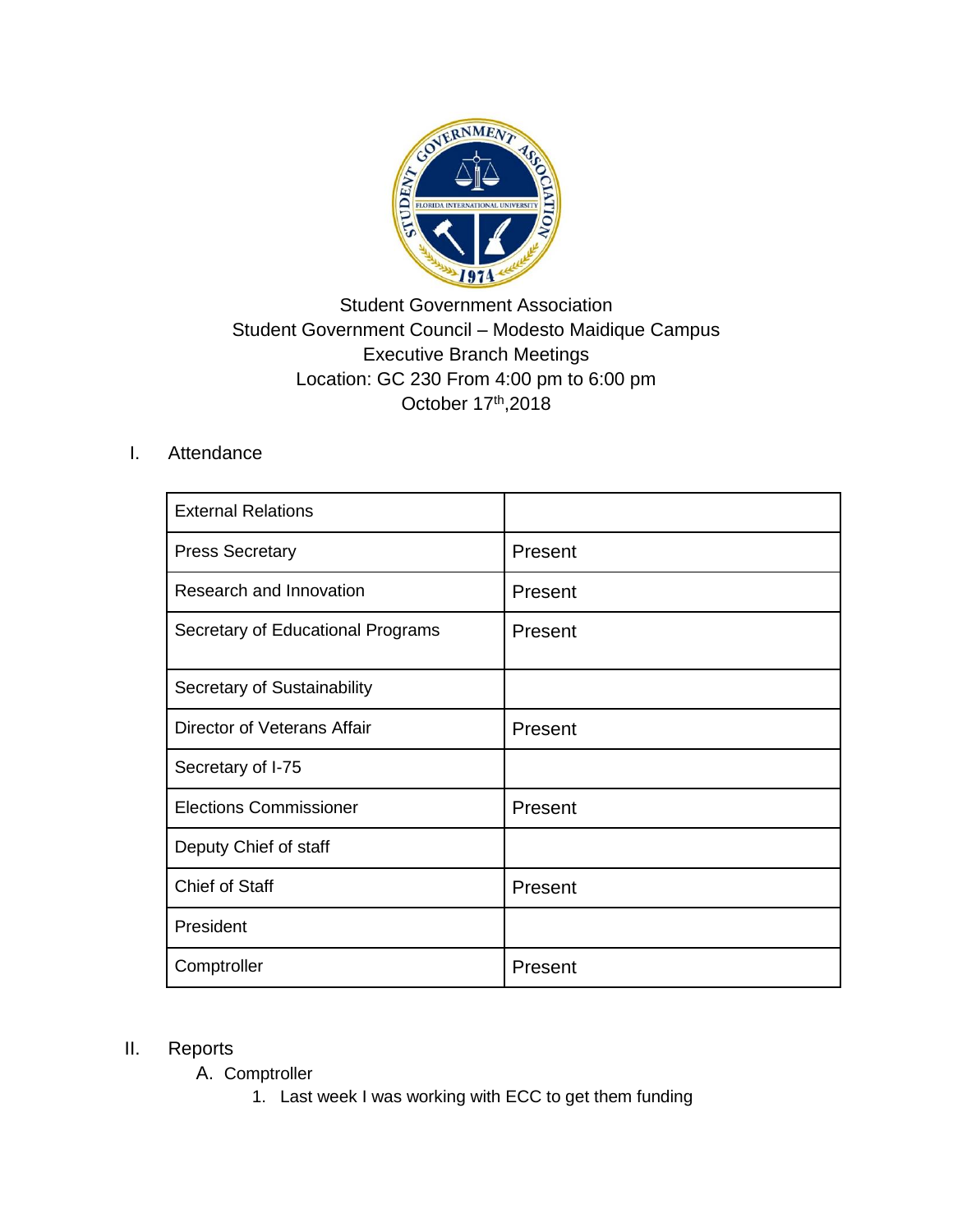2. Getting together my monthly report for Senate

## B. External Relations

- 1. worked with various senators and members of SGA to get their flyers ready for their events and posted it on the SGA Instagram.
- 2. My directors finished their budget lists for the Friends with SGA.
- 3. Went to President's Round Table on Monday
- 4.

## C. Press Secretary

- 1. Took a picture of cabinet for the first Press Release.
- 2. Still trying to find a way to interview Sabrina.
- 3. Met with External Relations committee and worked on submitting funding request forms for the SGA Meet and Greet Event (aka Friends w/ SGA)
- 4. Next week get confirmation from Sabrina for next press release.

# D. Deputy Chief of staff

- 1. Attended the Intern retreat and helping Vivi with activities.
- 2. Updated the SGA calendar.
- 3. Updated the SGA list of events for the Fall semester.
- 4. Continued collecting responses from the SGA Bonding Trip form; currently at 50 responses, trying to get to 60 responses.
- 5. October Bonding Event: Leaf a Positive Message for SGA. I will be creating a tree with branches out of paper and cutting/taping it to a wall in the office. I will print out blank/white pictures of a leaf and everyone needs to write a positive message that they have for fellow SGA members for the Fall. You can decorate them however you'd like.

## E. Innovation and Research

- 1. Scheduled Task Force Meeting.
- 2. Completed first draft of Memorandum.
- 3. Obtained pool of candidates for Director of Research/Innovation.
- 4. Had candidates apply online and asked them to indicate all positions they may be interested in Will interview later this week.
- 5. Sent StartUP FIU details on potential SGA/StartUP event.
	- a) Wednesday before Thanksgiving
- 6. Reached out to Luisana regarding Hult Prize.
- 7. Prepared for first University Task Force Meeting (Thursday October 18th)

## F. Director of Veterans Affairs

- 1. Office of engagement guest speaker for Veterans Day regarding PTSD.
- 2. SGA breakfast with Student Veterans at Vicky plan. (To build a better relationship between SGA students and the student Veterans).
- 3. Veteran Week Engagement Plan (Nov. 3- Nov. 8).
	- a) November 3rd Veteran's Tailgate
	- b) November 5th Felsberg Memorial Plaza event
	- c) November 6th FIU Veterans Breakfast
	- d) November 7th Breakfast at Vicky's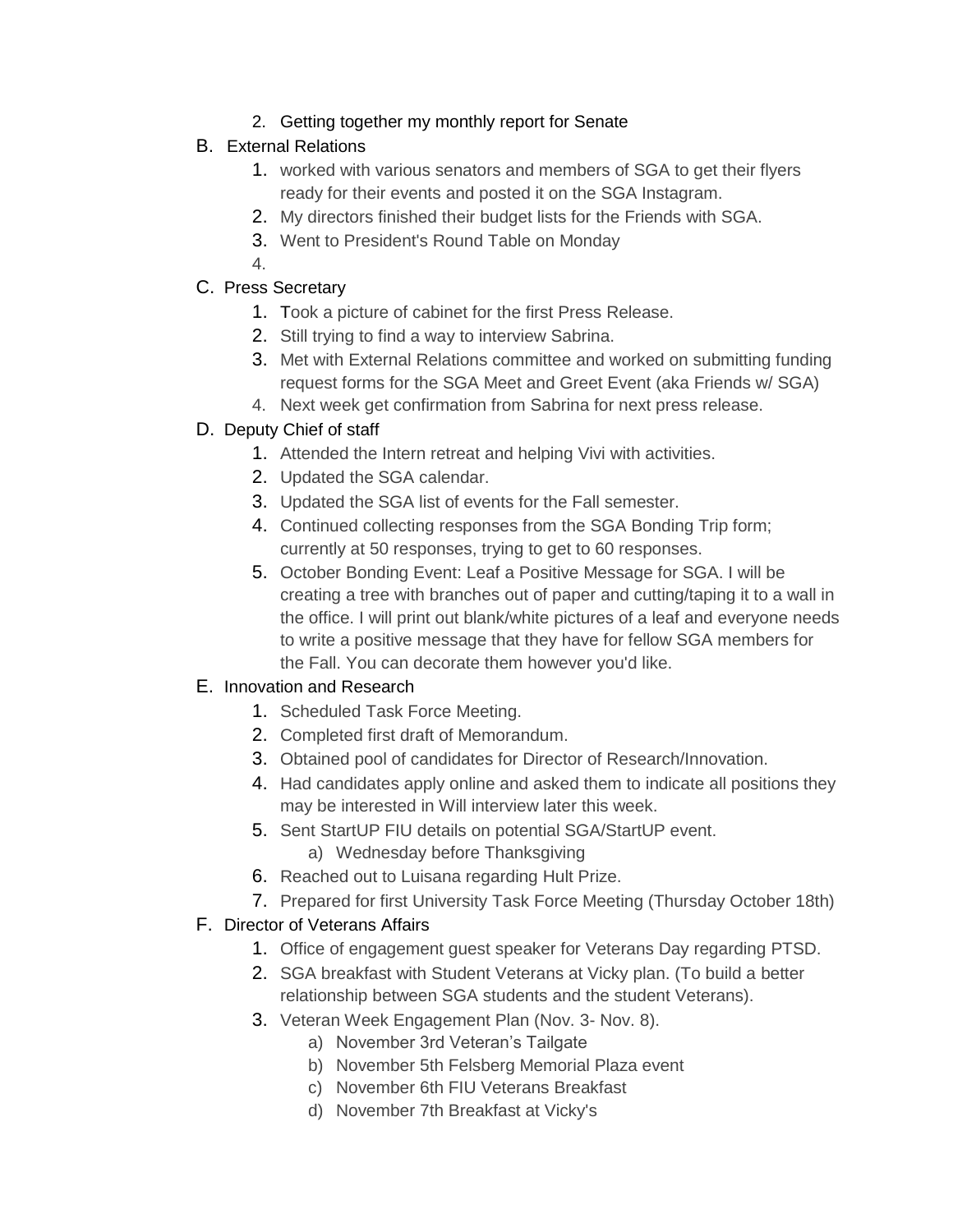- e) November 8th event in general with veterans and JROTC
- f) November 9th Health Promotion Veteran message at VMA office
- 4. Setting up a meeting with Student President and Athletic Director.

#### G. Secretary of Educational Programs

- 1. Spoke with Peter about partnership with frat and the interns for promotional event being held on campus in November.
- 2. Intern Retreat: Held last Saturday, October 13th from 10am 3pm.
	- a) Breakdown of Retreat: Breakfast/ check in Introductions Ice breakers/energizers: 10 shake countdown and Ultimate Rock Paper Scissors PowerPoint presentations: Model the Way, Solving the Problem, Challenge the Process, Inspire a Shared Vision, Enable Others to Act, Encourage the Heart Activities: Letter to Your Future Self, they stated how they feel about where they are right now and their goals for the future. My Board of Directors, they imagined themselves as the CEO of their life and wrote and discussed who are the people that inspire them and why. Values Checklist, they analyzed what makes a great leader and chose their top 5 qualities and discussed them. Group Pictures with their shirts. Lunch Group Bonding Closing Ice Breaker: Mass Pass Group Reflection Questions and Answers
- 3. If you want to be shadowed, give me your information and office hours.

### H. Secretary of Sustainability

- 1. My director and I worked on formulating the email to the president about the FPL/FIU contract.
- 2. Edited the arboretum proposal.
- 3. Next Wednesday at 11am-1pm at Breezeway tabling event for Campus Sustainability Month and Day of Planet Action.
- I. Elections Commissioner
	- 1. Interviewing 2 applicants tomorrow for the elections board
	- 2. Lower division application will close this Monday
- J. Chief of Staff.
	- 1. Met with Sabrina.
		- a) Goals for the year
	- 2. Athletics event #1 TODAY!!!
		- a) 7:00 pm in Arena
			- (1) Going to play games/interact with athletes.
	- 3. VP process
		- a) 4 candidates until now.
	- 4. Athletics event on November 1st
- K. President
- L. Advisor